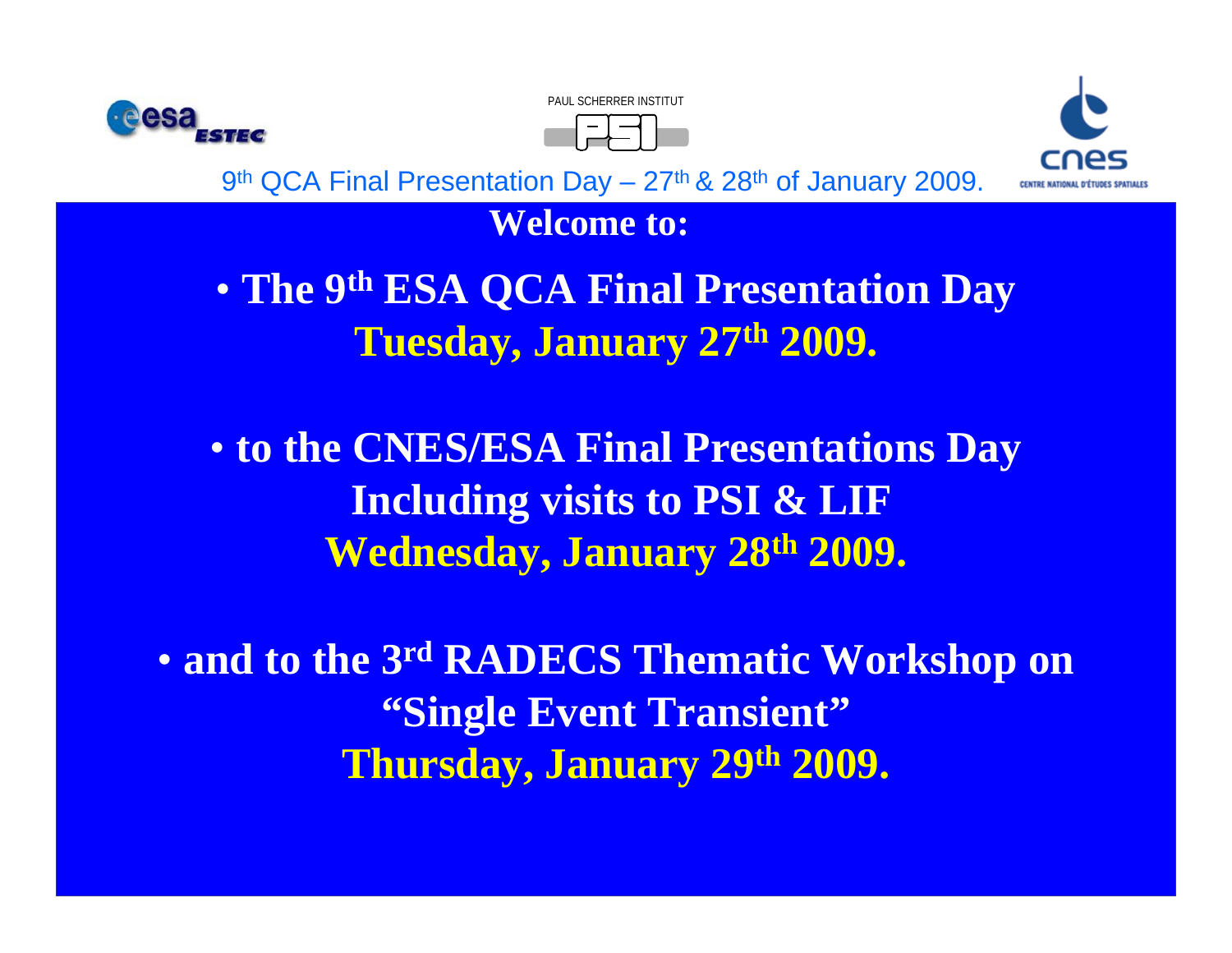





**Paul Scherrer Institut,** I **Centre de Recherches du Cyclotron, CH-5232 Villigen, Louis Switzerland January 23-25, 2007. January 27-29, 2009.**





### **Host: Wojtek Hajdas**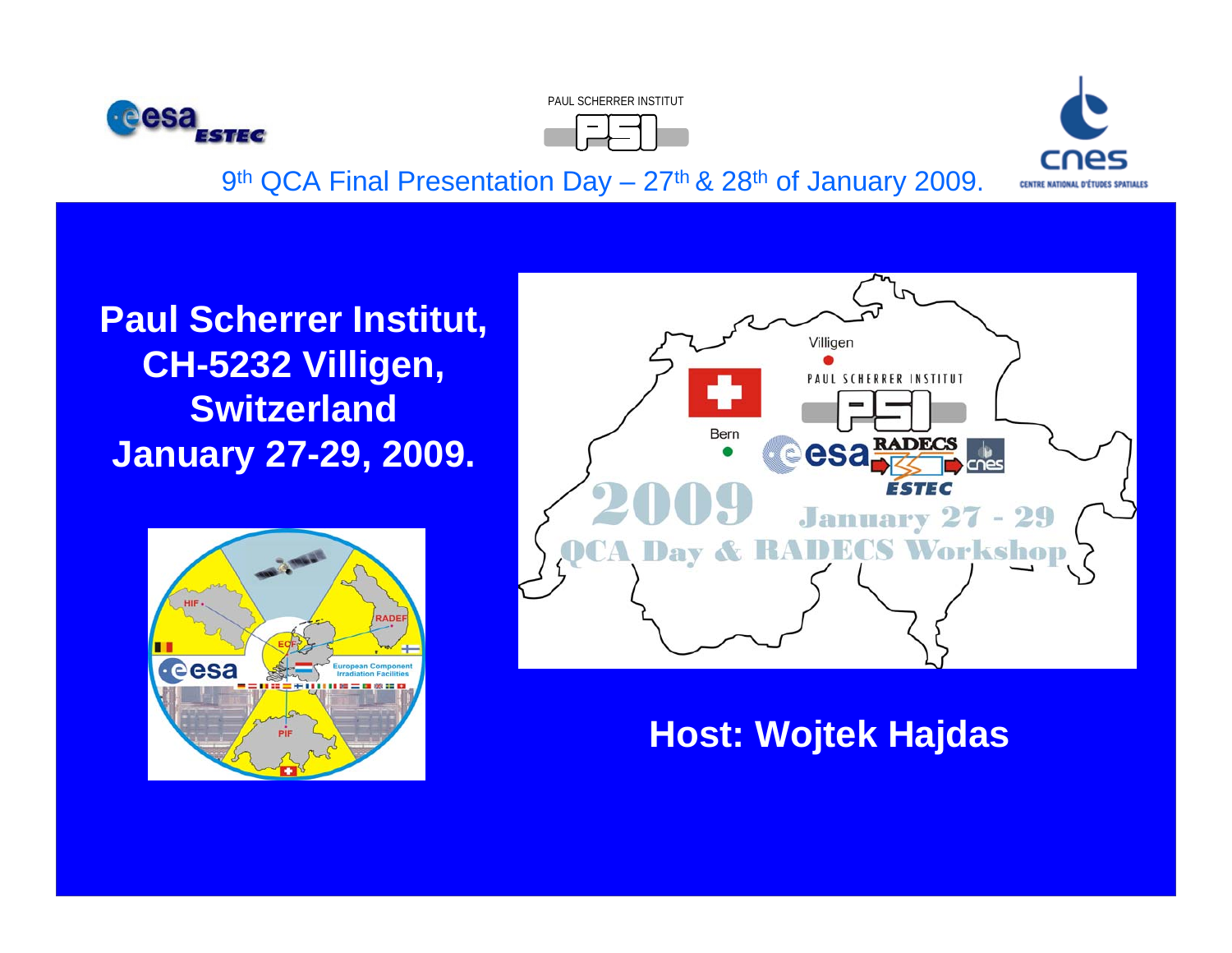![](_page_2_Picture_0.jpeg)

![](_page_2_Picture_1.jpeg)

![](_page_2_Picture_2.jpeg)

#### UNIVERSITÉ <u>CATHOLIQUE DE LOUVAIN, que de la pr</u>imera de Louvain, que de la proporcion de Louvain, que de la proporcion de Louvain, que de la proporcion de la proporcion de Louvain, que de la proporcion de Louvain, que de **Firstly I like to Acknowledge the support from the PSI team, the CNES team and my ESTEC colleagues.**

![](_page_2_Figure_5.jpeg)

**In particular, Francoise Bezerra who coordinated the CNES part and Wojtek Hajdas the overall logistic.**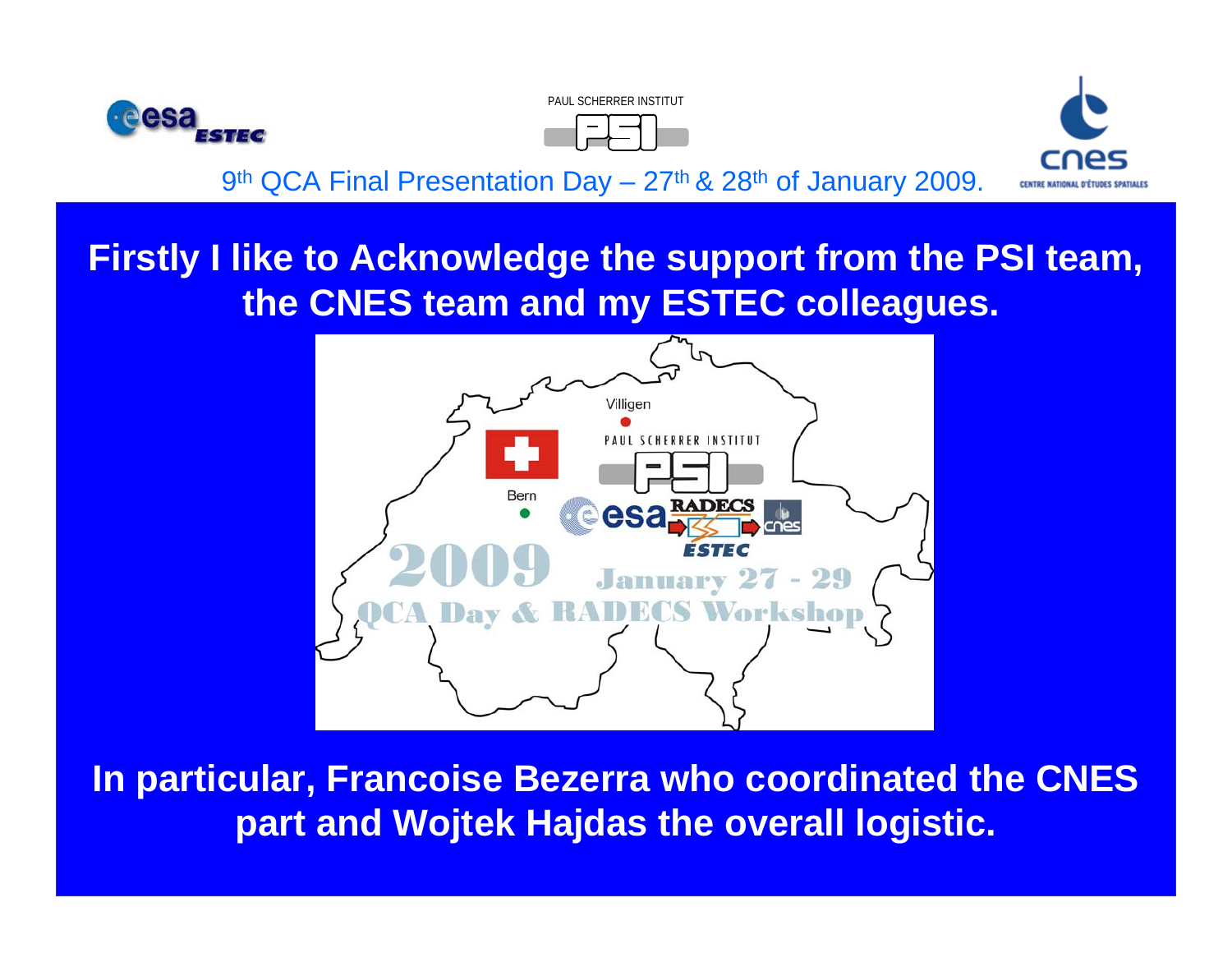![](_page_3_Picture_0.jpeg)

![](_page_3_Picture_1.jpeg)

![](_page_3_Picture_2.jpeg)

# **However, my appreciation extends to all of you for your great contributions.**

![](_page_3_Figure_5.jpeg)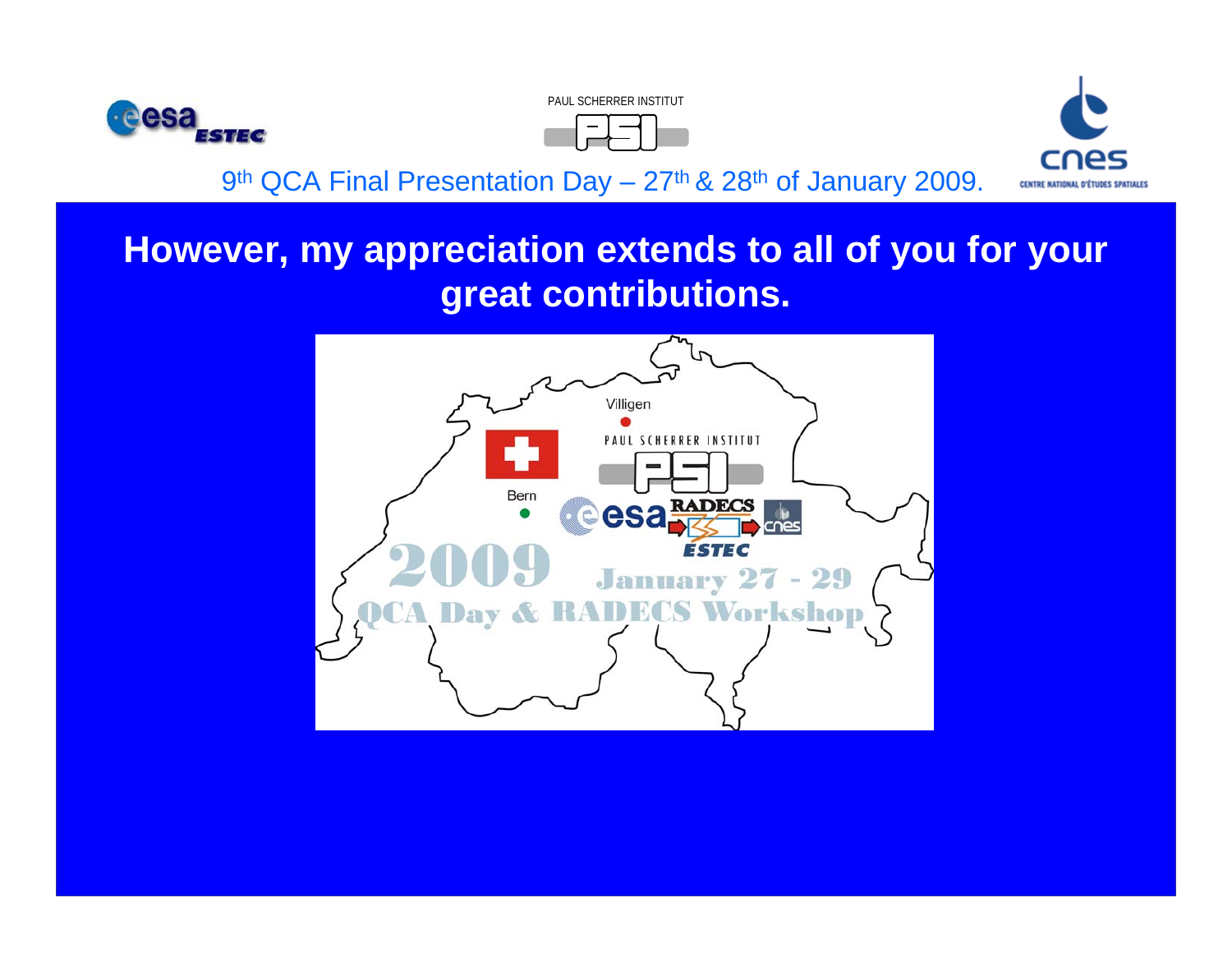![](_page_4_Picture_0.jpeg)

PAUL SCHERRER INSTITUT

![](_page_4_Picture_2.jpeg)

![](_page_4_Picture_3.jpeg)

9<sup>th</sup> QCA Final Presentation Day – 27<sup>th</sup> & 28<sup>th</sup> of January 2009.

### **Event details:**

![](_page_4_Figure_6.jpeg)

**[http://esacnesfpd.web.psi.ch](http://esacnesfpd.web.psi.ch/)/ [http://www.radecs.org](http://www.radecs.org/) <https://escies.org/>**

**Radiation qcaday9**